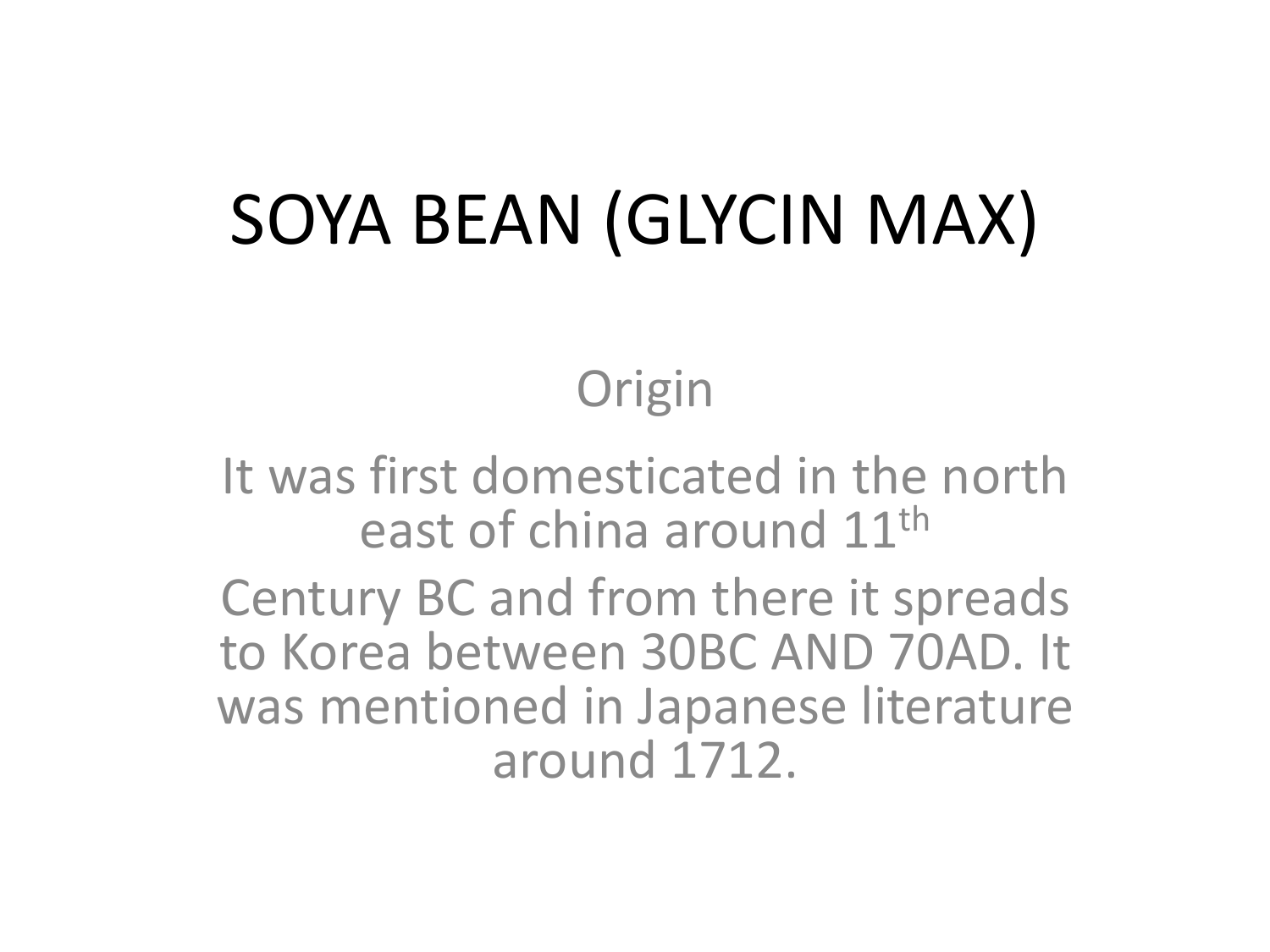# Origin cont'd

- Soya bean was introduced during the 19<sup>th</sup> century by Chinese trader to Africa.
- USES
- Oil from soya bean is used for food and other industrial purposes
- The crop is currently the world's most important source of vegetable oil.
- Soya bean lecithin are used as emulsifier in food industry.
- It is widely distributed to some parts of Nigeria as far as south latitude of  $6^0$  north of latitude  $11^0$ .
- It grows well in Benue state of Nigeria.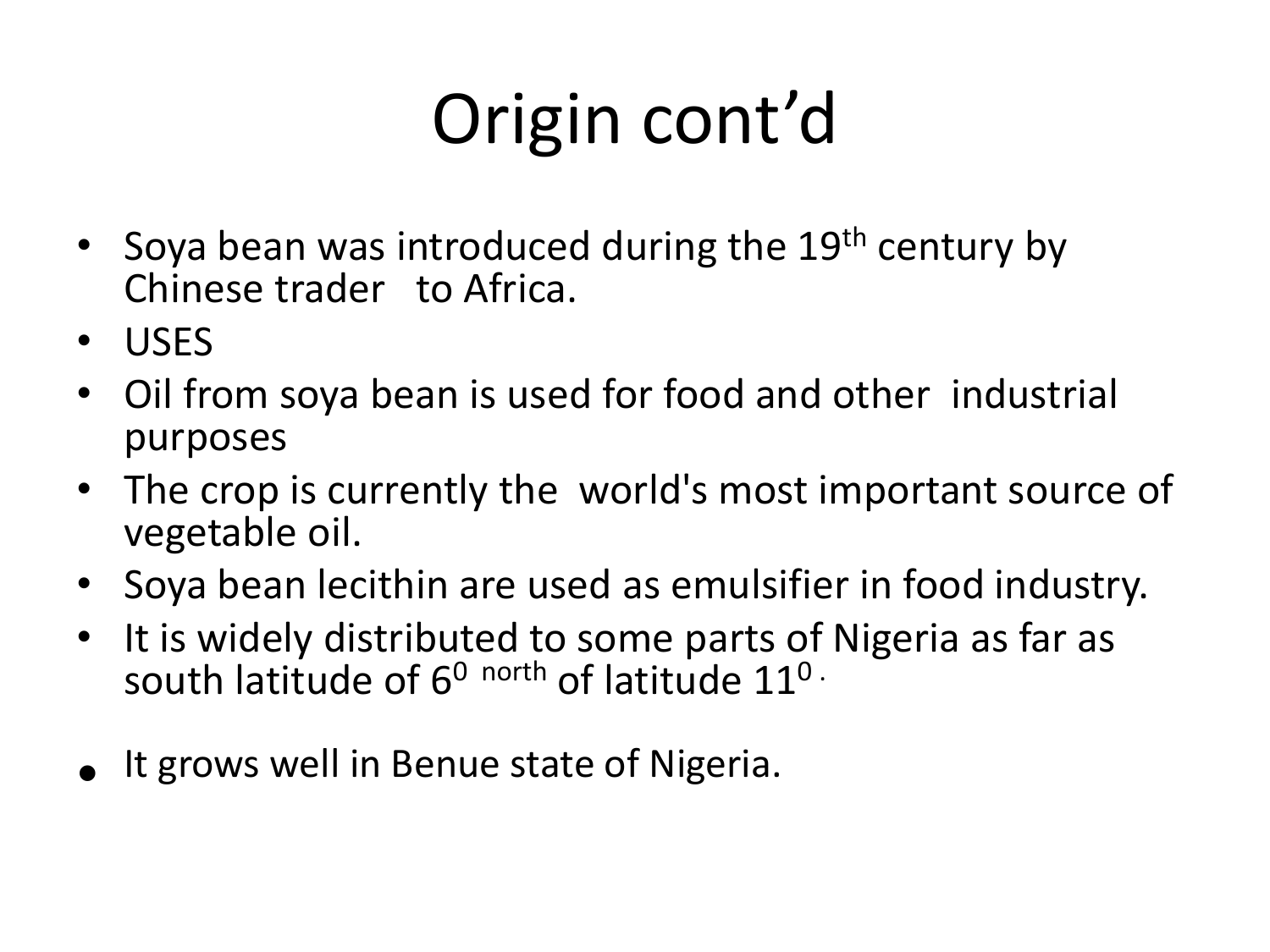## **Cultivars**

- The following cultivars are grown in most of the producing areas in Nigeria.
- Bossier .
- Samsoy1
- Samsoy2
- M351 ,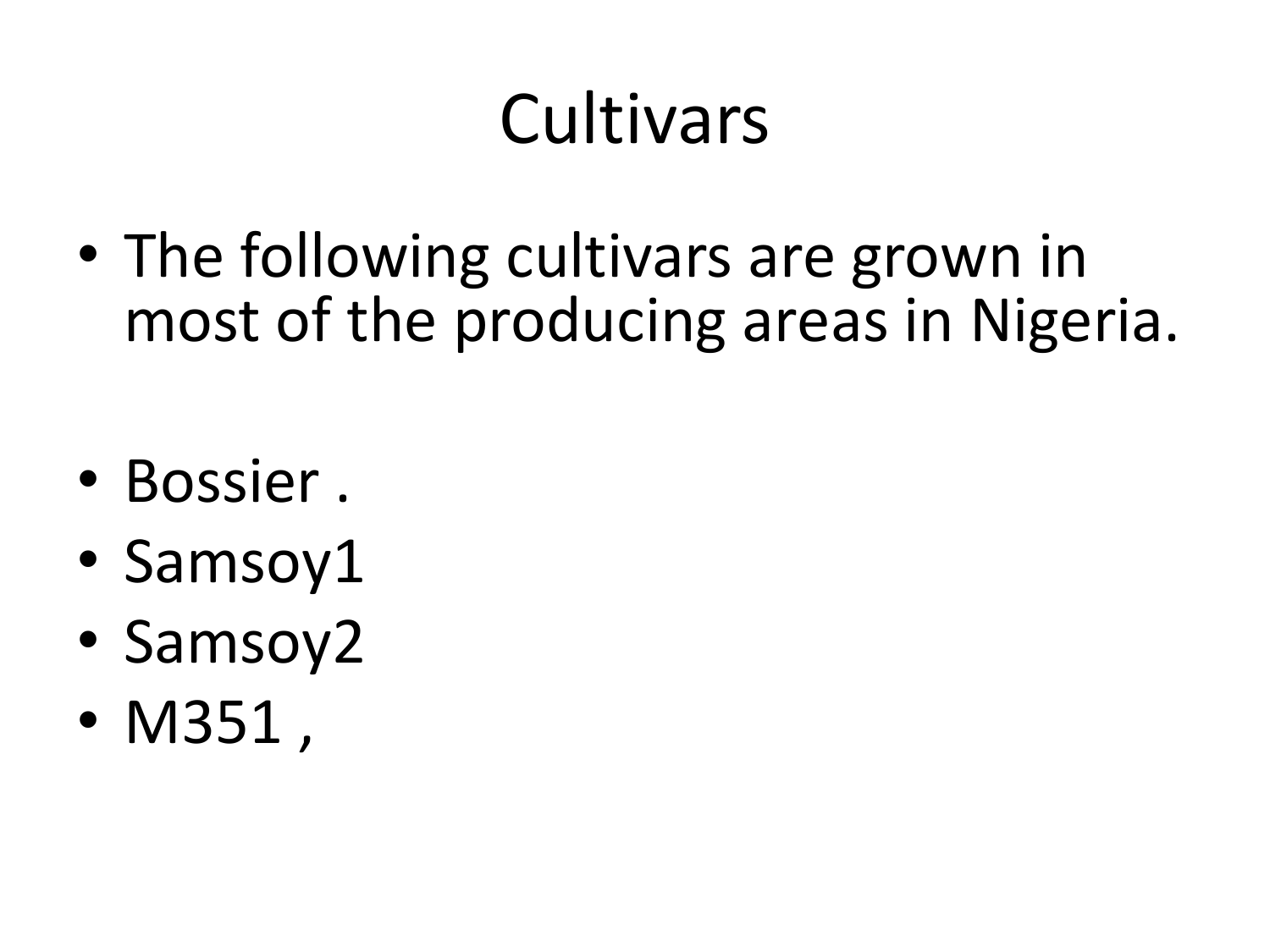### Uses contd.

- Soya bean is the main commercial source of Tocopherol(vitamin E)
- The cake remaining after oil extraction is rich in protein and it is an important animal feed.
- The leafy stem remaining after pod removal can be used as fodder.
- In tropical Africa, soya bean is processed into soya milk.
- Soya bean is processed into different food items for human consumption.
- Source of food for man. It contains about 40% protein.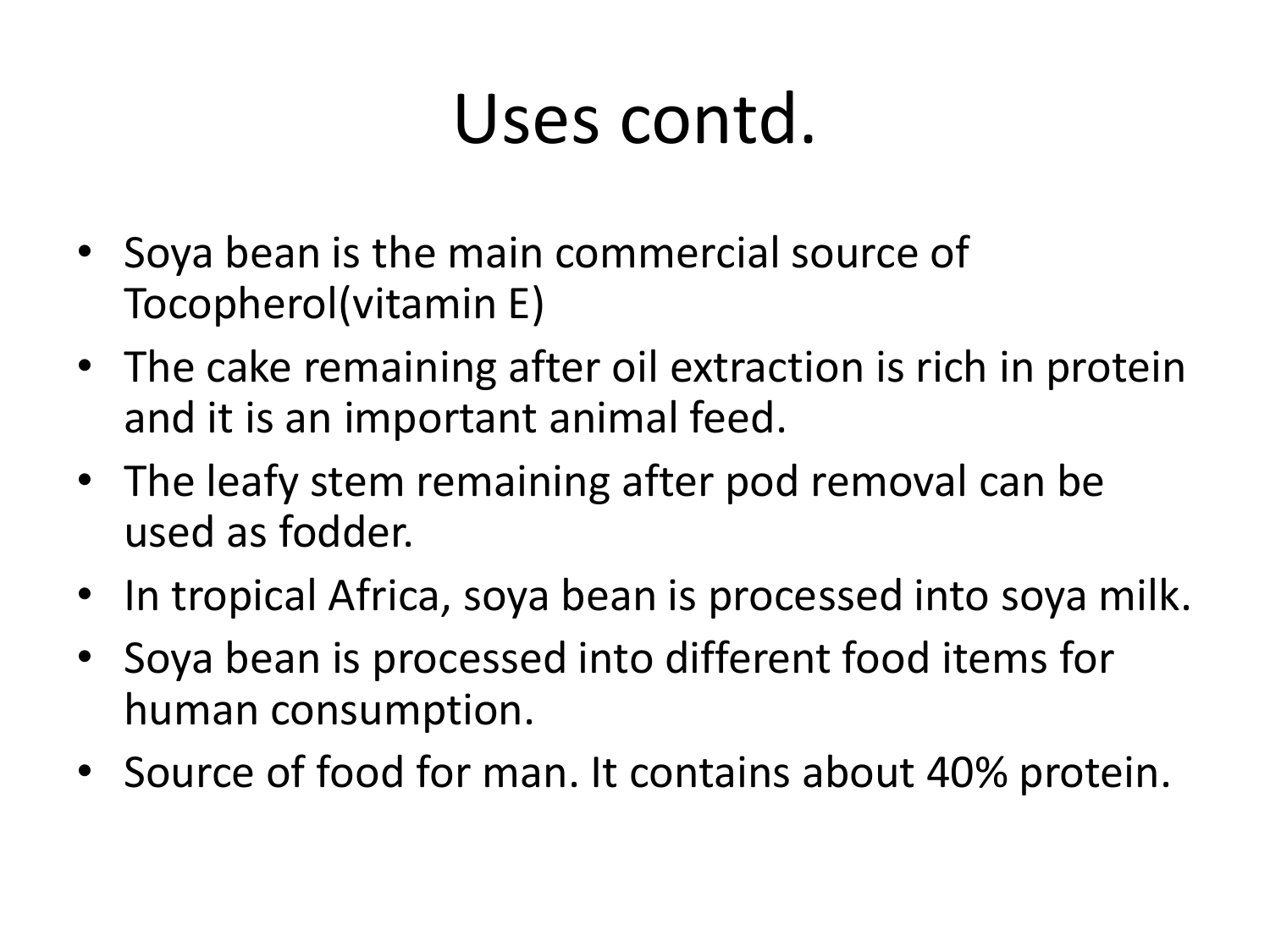### Propagation and planting

- Soya bean is propagated by seed. The 1000 seed weight is 100-250g.
- The seed can be sown when the soil is moist.
- The seed rate is 40-120kg/ha.
- The seed is sown at the dept of 2-4cm dept at spacing of 60by 30cm on seedbed or 15-30cm apart on ridges that are 1metre apart'
- 2-3 seed are introduced per hole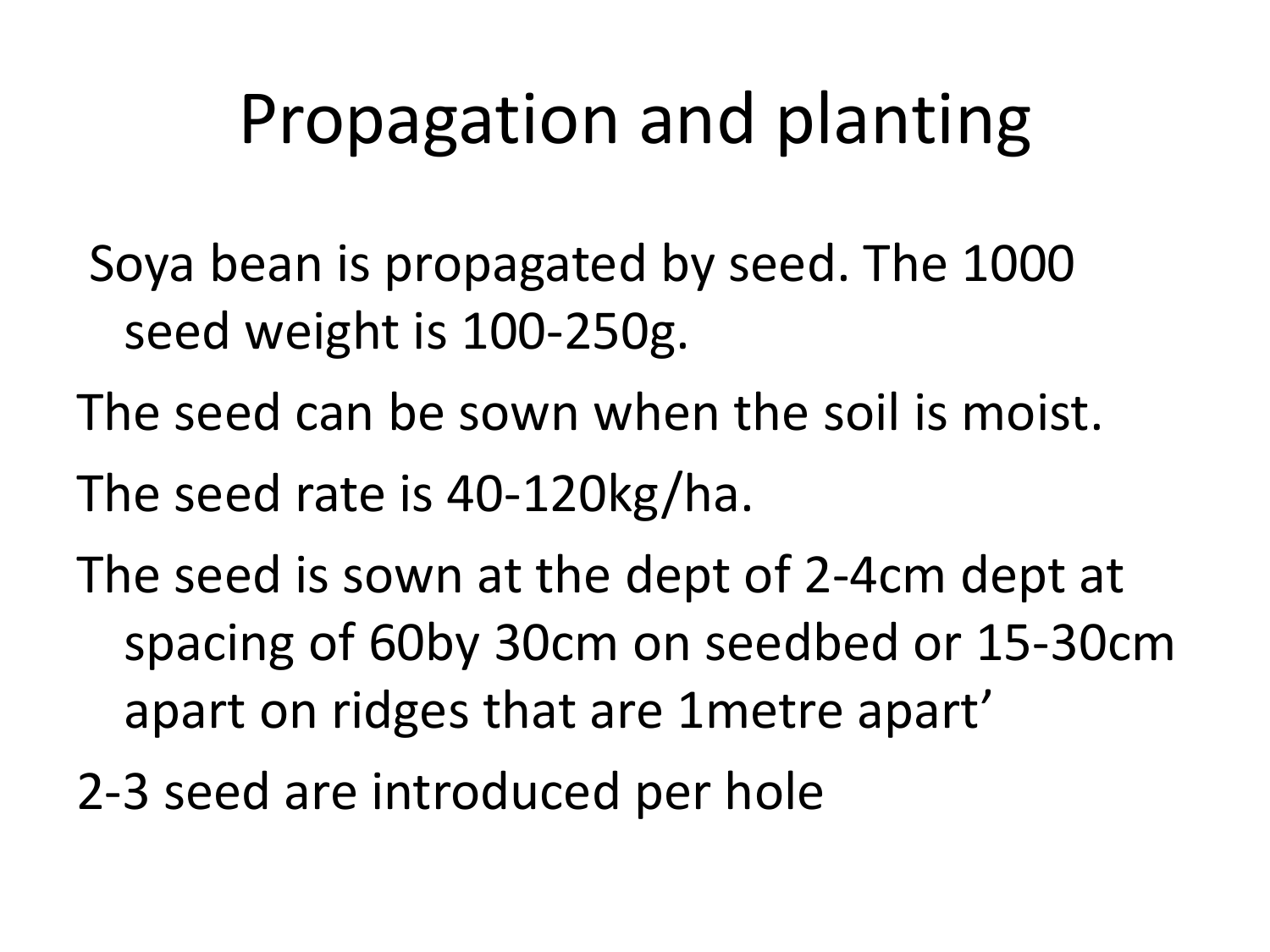## Weeding

- Soya bean is a poor competitor with weed particularly during the early growth stages.
- Hoe weeding is effective but in large farms, herbicides such as chloramben controls weeds effectively.
- Herbicides are normally applied as pre emergence while hand pulling or hoe weeding are utilized after weed emergence.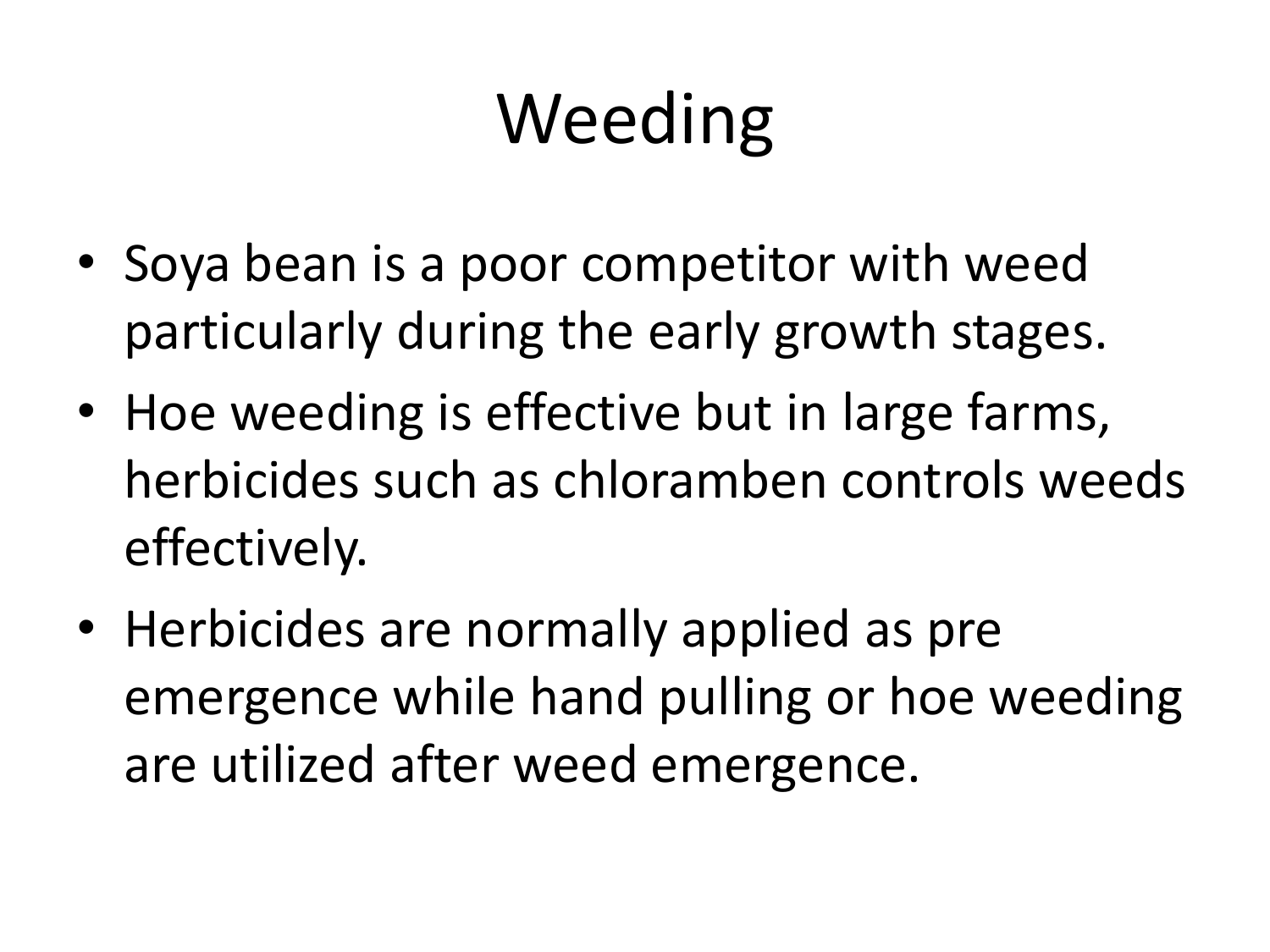### Fertilization

- Nitrogen fertilizer is not required for successful production of soya bean because it suppresses nodulation.
- A fertilizer rate of 300-450kg\ha of 0-20-20 compound fertilizer is recommended for a good crop yield.
- Calcium or Magnesium is also added in soil where such salts are deficient.
- Single super phosphate (SSP) is applied before planting(200kg/ha)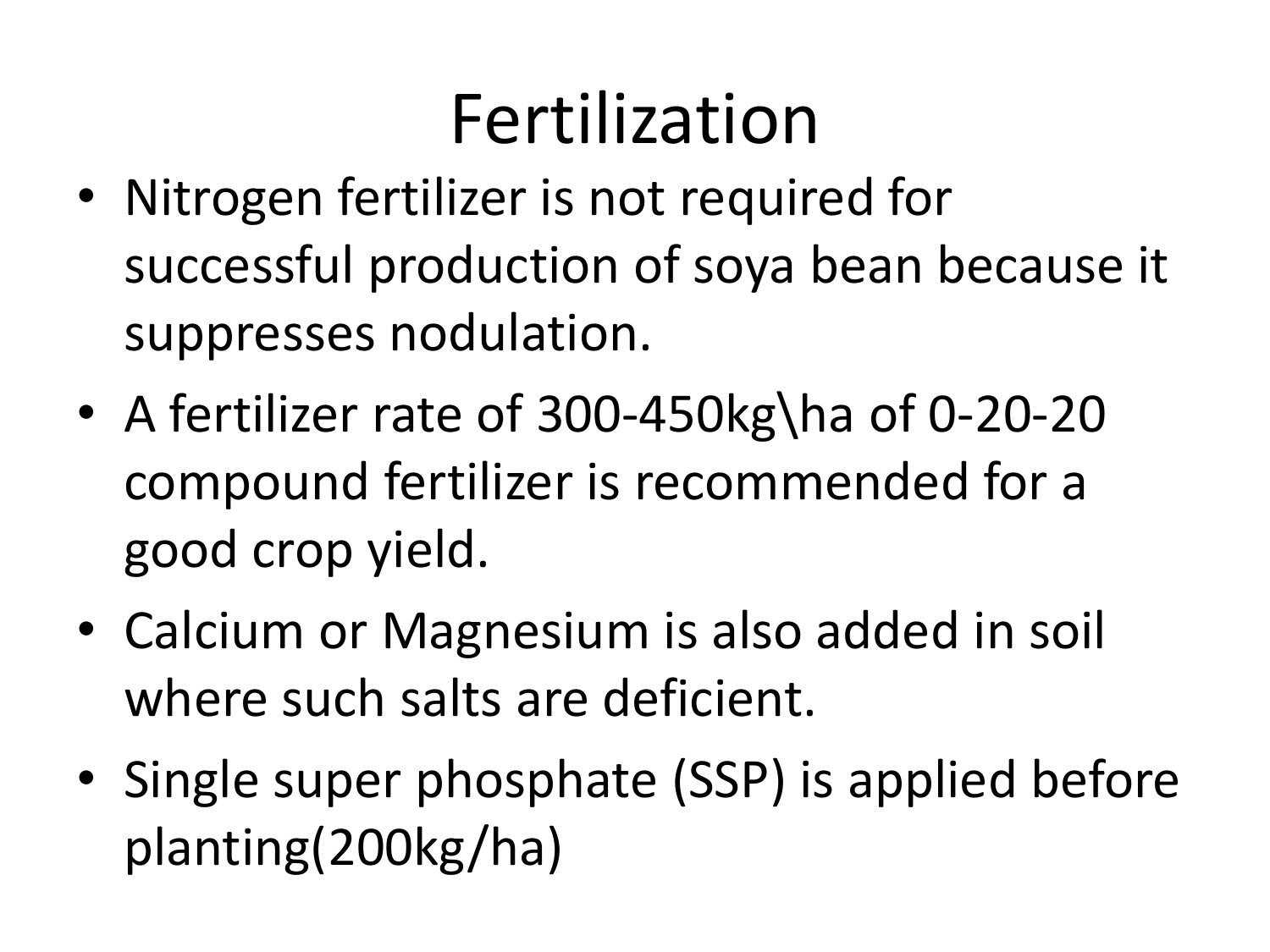#### Maturity and harvest

- Maturity in soya bean is announced by the yellowing, drying, and dropping of leaves as well as drying of pods.
- To avoid shattering and loss of seeds in the field the crop is better harvested as soon as maturity signs becomes obvious.
- The entire plants are cut and heap into bundles on a platform for processing.
- Processing ; the harvested bundles are spread in the sun to dry properly before threshing and winnowing to remove chaffs'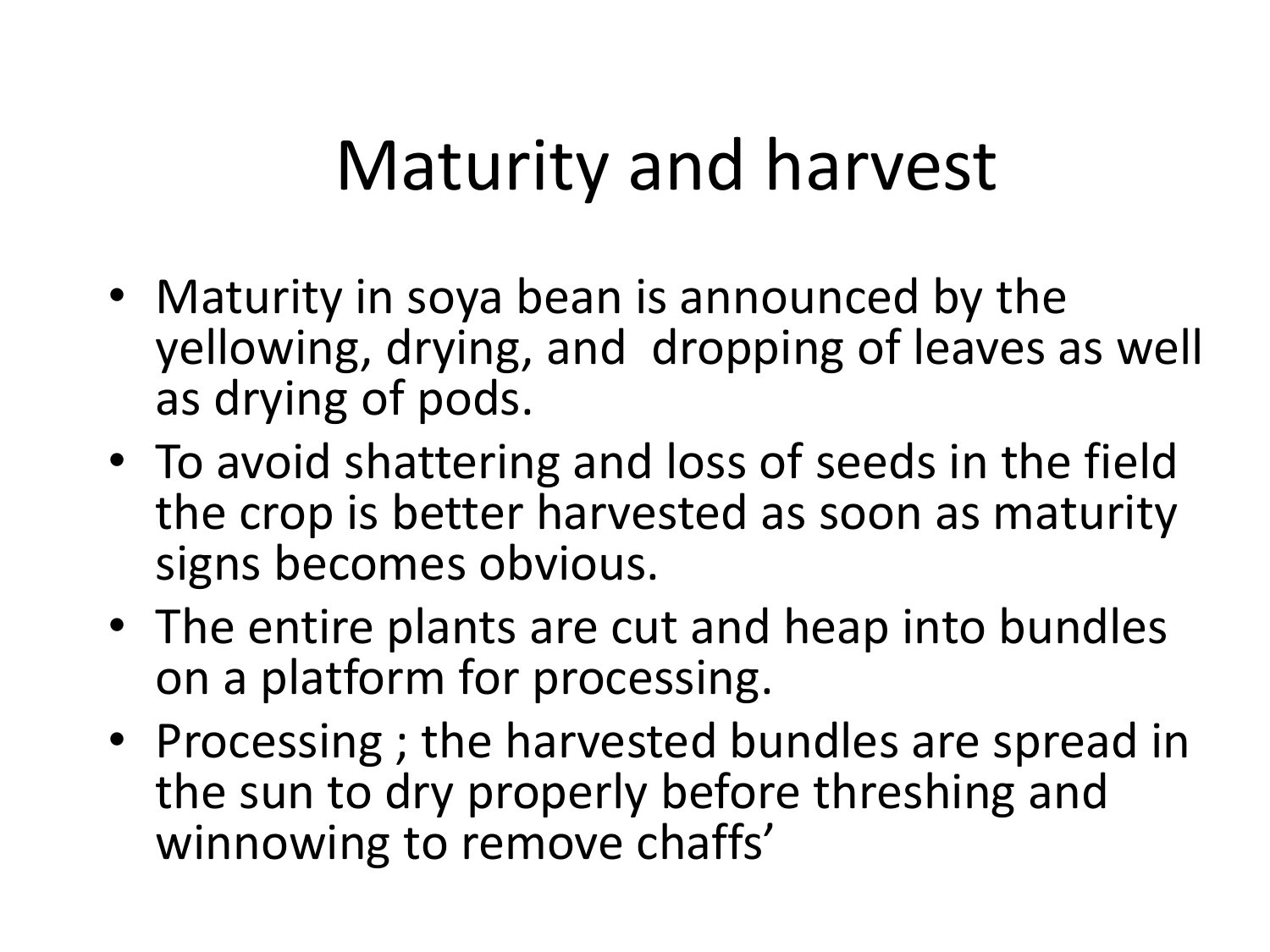# Yield

- Average grain yield ranges from 0.5-2t./ha depending on the variety and crop husbandry.
- High yielding cultivars can be obtained from IITA Ibadan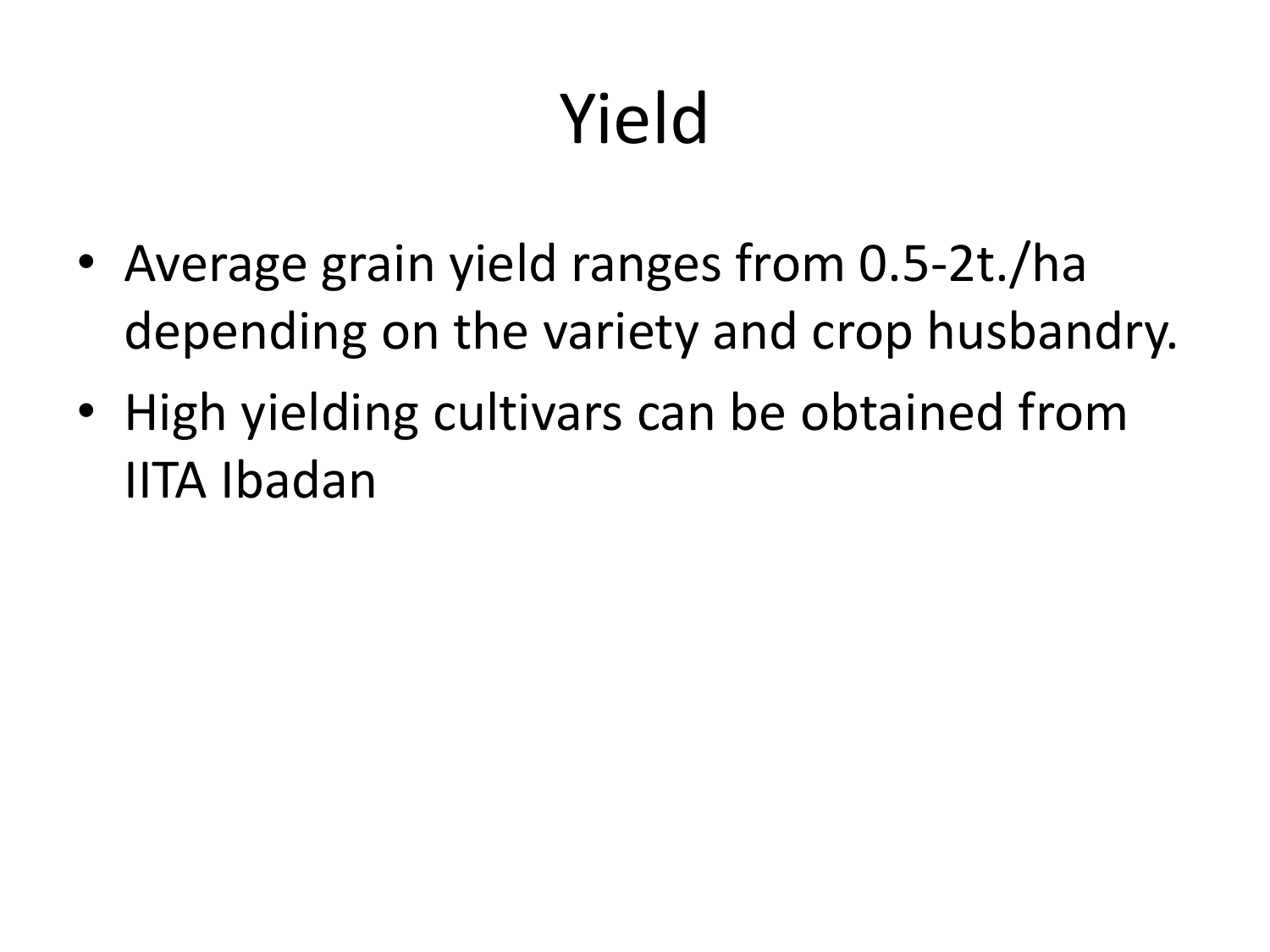#### Storage

- Seed meant for food are stored in sack after threshing and drying.
- Rapid loss of seed viability in storage under a warm and humid environment is a

 major problem In storing seeds for future use in Nigeria.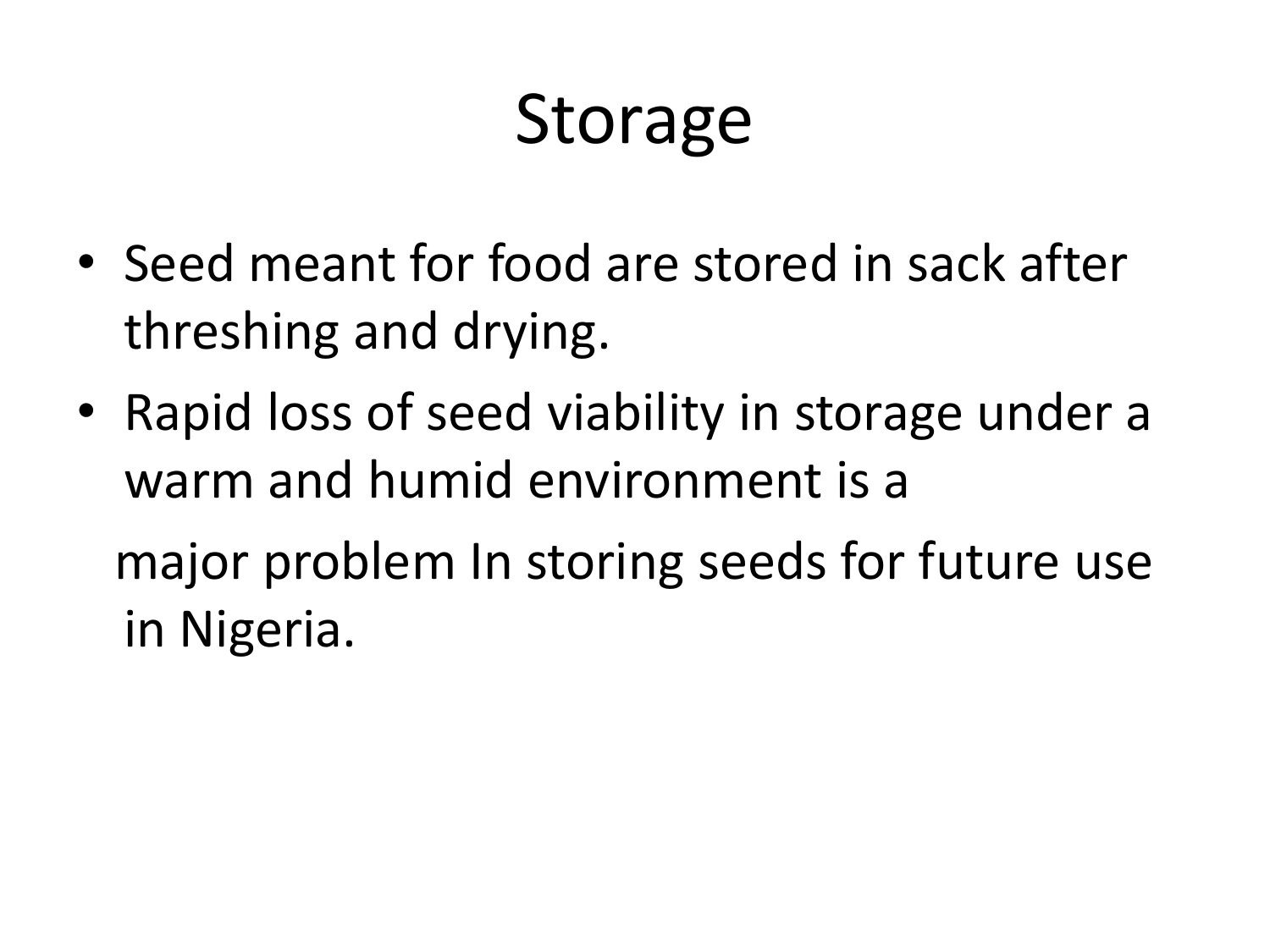#### Pests

- The following pests are known to attack soya bean at their various stages of production:
- Stink bug, leaf hopper, caterpillar. Nematode and rodents also attack and reduce the quality and quantity of soya bean produced in the humid regions of the world.